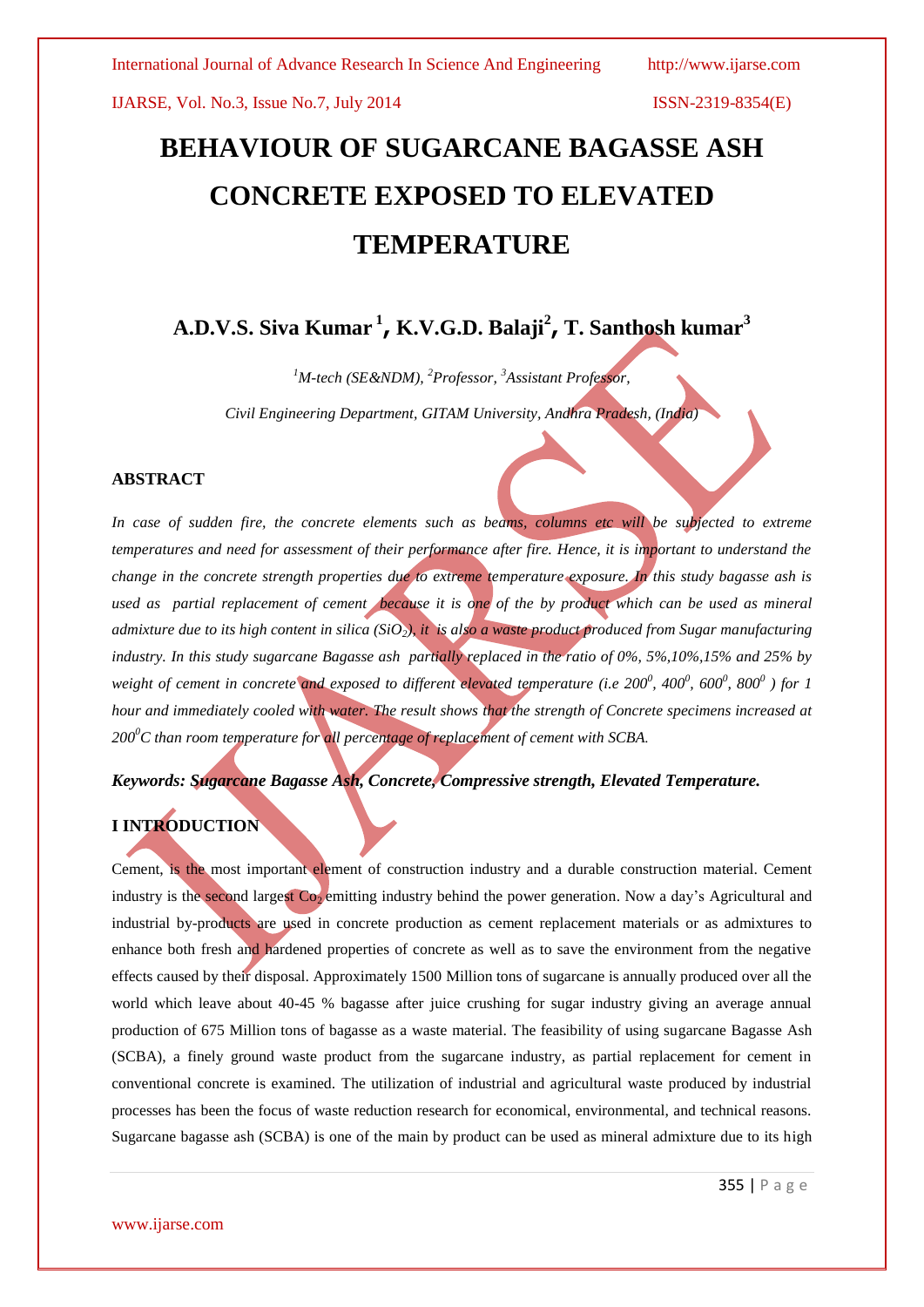#### IJARSE, Vol. No.3, Issue No.7, July 2014 ISSN-2319-8354(E)

content in silica  $(SiO<sub>2</sub>)$ , it acts as mineral admixture. A few studies have been carried out on the ashes obtained directly from the industries to study pozzolanic activity and their suitability as binders, partially replacing cement (*Mrs.U.R.Kawade et al .,* ). In this paper concrete cubes are casted with different percentages of Sugarcane Bagasse ash replaced with cement by weight (i.e 0%, 5%, 10%, 15%, 20%, 25%), This cubes are exposed to different elevated temperatures  $(200^0, 400^0, 600^0, 800^0)$ , And immediately cooled with water. Compressive strength of cubes after cooling are observed.

### **II EFFECT OF MINERAL ADMIXTURES ON CONCRETE**

Because of the spherical shape and small size, admixtures tend to fill the void space between relatively large cement grains which is otherwise occupied by water. In the water filled capillaries, the admixtures undergo pozzolanic reaction with Ca(OH), released during cement hydration. As a result, pore refinement occurs as larger size pores are transformed into smaller size pores. There is also a marked decrease in the volume of pores and as a consequence of both the physical and pozzolanic effects of these admixtures; properties of concrete in both fresh and hardened state are affected.

### **III MATERIALS AND METHODS**

In the present investigation sugar cane bagasse ash has been used as partial replacement of cement in concrete mixes. On replacing cement with different weight percentage of SCBA, the compressive strength properties are studied at various temperatures (  $200^0$ ,  $400^0$ ,  $600^0$ ,  $800^0$ ). Total six series of specimen of size  $100 \times 100 \times$ 100mm designed in this investigation consist of one series of specimens of normal strength concrete(i.e 0%-15 cubes) and five series of specimens of SCBA concrete with percentage replacements of cement with SCBA by 5%,10%, 15%,20% and 25% for M40 grade concrete. A total of 90 cubes have been casted, 5% - 15cubes, 10% - 15cubes, 15% - 15cubes, 20% - 15cubes, 25% - 15cubes. Where 3 cubes from each series are taken test for its compressive strength at Room Temperatures, and another 3 cubes from each series are taken and exposed to 200<sup>o</sup>c temperature and this continues for 400<sup>o</sup> c, 600<sup>o</sup> c, 800<sup>o</sup>c for 1 hour and immediately cooled by immersing them in water.

### **3.1 Cement**

Ordinary Portland cement of 53 Grade from a single batch was used for the entire work and care has been taken to store it in airtight containers to prevent it from being affected by the atmospheric and monsoon moisture and humidity.

#### **3.2 Sugarcane Bagasse Ash**

(*Srinivasanan and Sathiya,2010*) observed that Sugarcane bagasse consists of approximately 50% of cellulose, 25% of hemicelluloses of lignin. Each ton of sugarcane generates approximately 26% of bagasse (at a moisture content of 50%) and 0.62% of residual ash. The residue after combustion presents a chemical composition dominates by silicon dioxide  $(SiO<sub>2</sub>)$ . The ash is used on the farms as a fertilizer in the sugarcane harvests. In this project sugarcane bagasse ash was collected from the industry and its physical and chemical properties are given in Table 1 and Table 2 respectively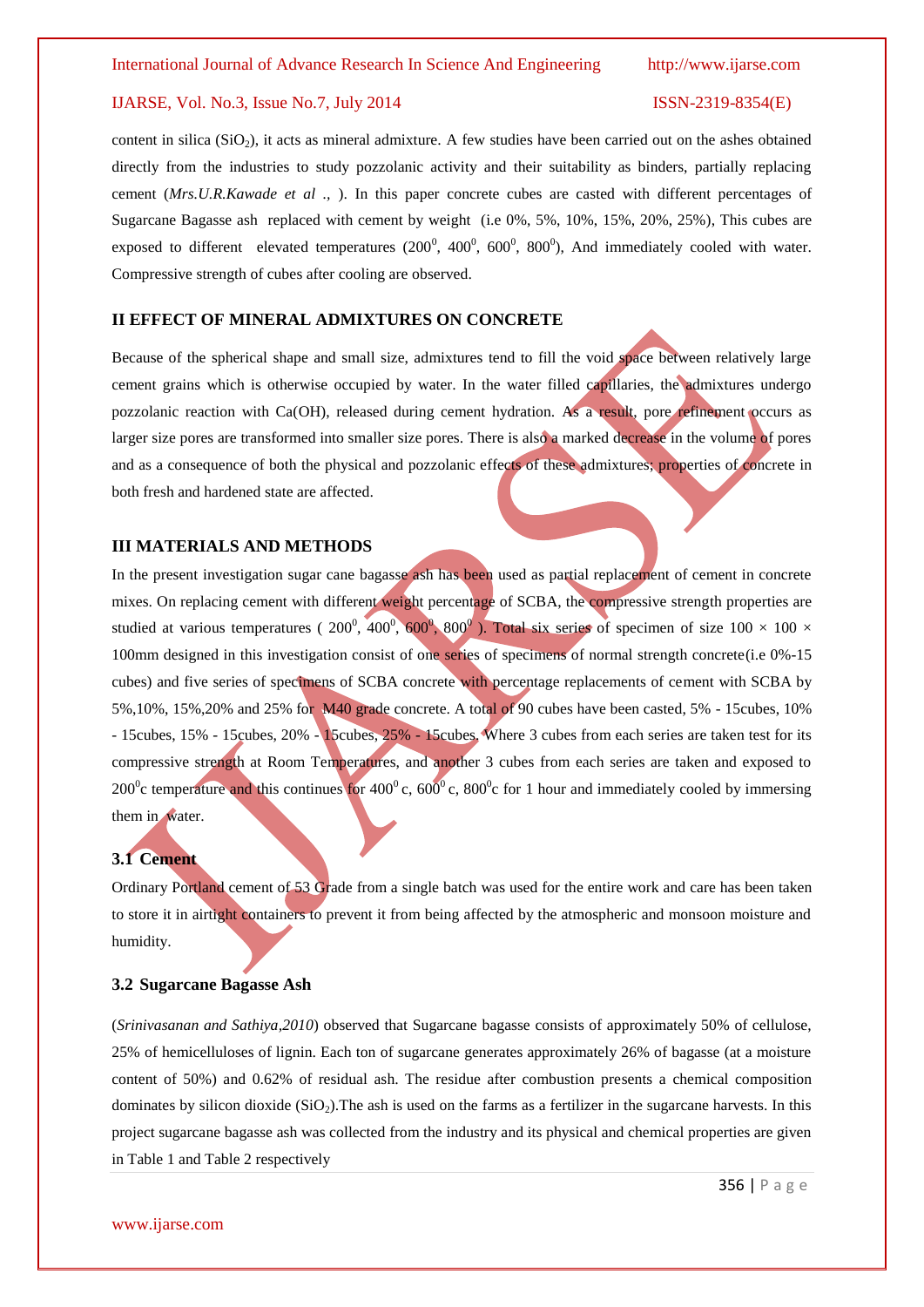International Journal of Advance Research In Science And Engineering http://www.ijarse.com

### IJARSE, Vol. No.3, Issue No.7, July 2014 ISSN-2319-8354(E)

| PHYSICAL PROPERTIES OF SCBA |                  |               |  |  |
|-----------------------------|------------------|---------------|--|--|
| Sl. no                      | Property         | Test result   |  |  |
|                             | Density          | 575 kg/ $m^3$ |  |  |
| 2.5                         | Specific gravity | 2.20          |  |  |
| 3.                          | Particle shape   | Spherical     |  |  |

#### **Table- I Table – II**

| <b>CHEMICAL PROPERTIES OF SCBA</b> |                  |                                |       |  |
|------------------------------------|------------------|--------------------------------|-------|--|
| Sl. no                             | Component        | Symbol                         | %     |  |
| 1.                                 | Silica           | SiO <sub>2</sub>               | 63.00 |  |
| 2.                                 | Alumina          | Al2O3                          | 31.50 |  |
| 3.                                 | Ferric oxide     | Fe <sub>2</sub> O <sub>3</sub> | 1.79  |  |
| 4.                                 | Manganese oxide  | MnO                            | 0.004 |  |
| 5.                                 | Calcium oxide    | CaO                            | 0.48  |  |
| 6.                                 | Magnesium oxide  | MgO                            | 0.39  |  |
| 7.                                 | Loss of ignition | LOI                            | 0.71  |  |
|                                    |                  |                                |       |  |

### **3.3 Fine Aggregate**

The river sand passing through 4.75 mm sieve and retained on 600 μm sieve, conforming to Zone II as per *IS 383-1970* was used as fine aggregate in the present study. The sand is free from clay, silt and organic impurities. The aggregate was tested for its physical requirements such as Gradation, Fineness modulus, and Specific Gravity and Bulk modulus in accordance with *IS: 2386-1963*.

#### **3.4 Coarse Aggregate**

Throughout the investigations, a crushed coarse aggregate of 20 mm procured from the local crushing plant was used. The aggregate was tested for its physical requirements such as Gradation, Fineness modulus, Specific Gravity and Bulk density etc. in accordance with *IS: 2386-1963* and *IS: 383- 1970*.

#### **3.5 Water**

Fresh portable water with pH value less than 7 free from organic matter and oil which is available in the college campus is used in mixing the concrete. Water in required quantity was measured by graduated jar and added to the concrete. The rest of the materials for preparation of the concrete mix were taken by weigh batching.

### **IV RESULTS AND DISCUSSIONS**

The compressive strength of concrete at 0%, 5%, 10%, 15%, 20% and 25% SCBA replacement and exposed to various temperatures has been pictorially represented in Graph 1.

The SCBA significantly increased the compressive strength of concrete for 0% to 5% and 5% to 10% replacement of cement, but there is decrease in compressive strength for concrete after 10% even though percentage of SCBA increases. Concrete exposed to  $200^{\circ}$ C had better compressive strength than room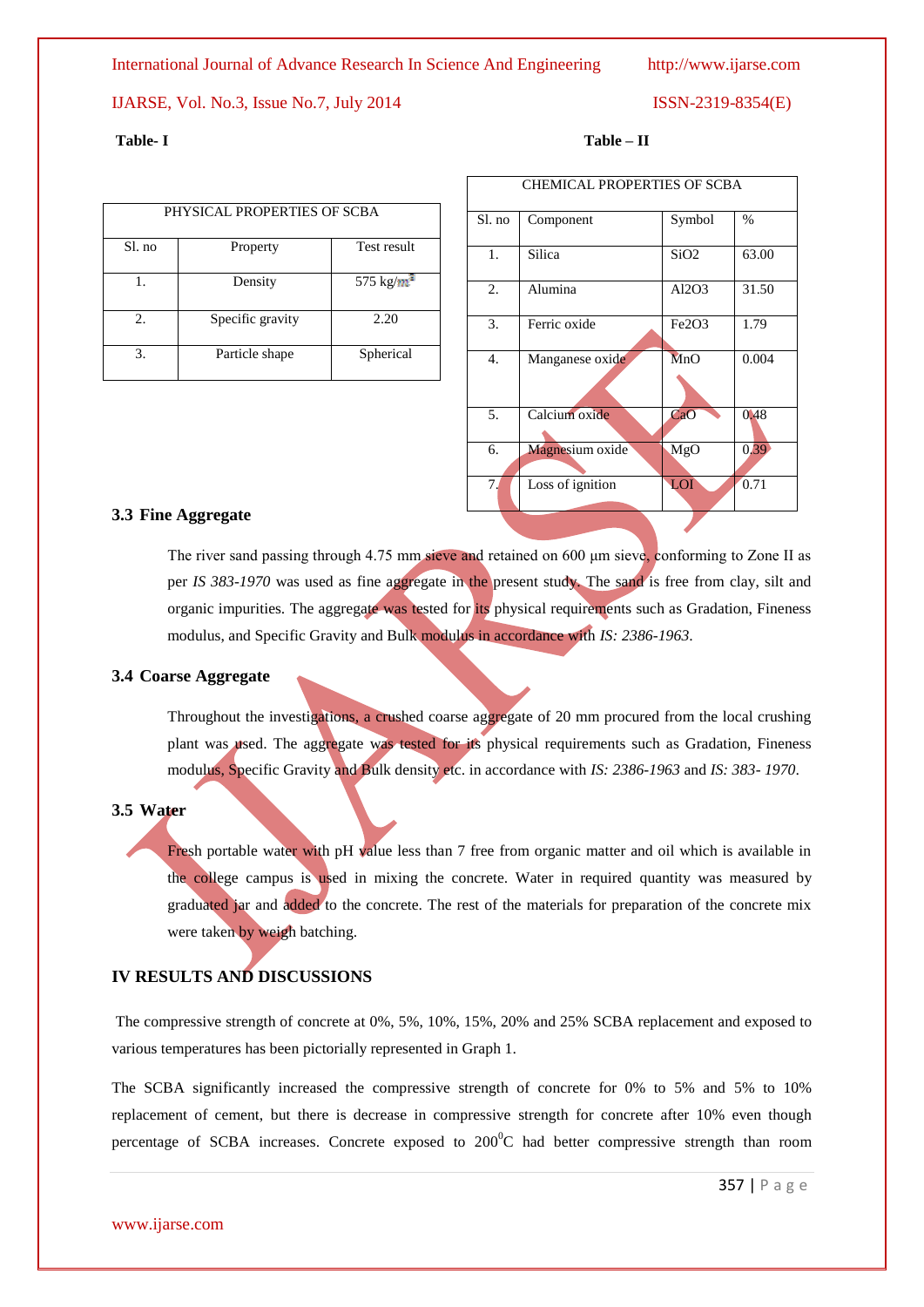### IJARSE, Vol. No.3, Issue No.7, July 2014 ISSN-2319-8354(E)

temperature. The improvement of compressive strength is mostly due to the micro filling ability and pozzolanic activity of SCBA. With a smaller particle size SCBA can fill the micro-voids within the cement particles. There is a sudden decrease in strength of concrete as they are exposed to  $800^0$ c than at  $600^0$ c. This sudden decrease of strength is mainly due to damage that occurs to the CSH gel which is formed due to hydration. The SCBA due to its pozzolanic activity it's readily reacts with water and calcium hydroxide, a by-product of cement hydration and produces additional calcium silicate hydrate or CSH gel. The additional CSH increases the compressive strength of concrete since it is a major strength-contributing compound. Also, the additional CSH reduces the porosity of concrete by filling the capillary pores, and thus improves the microstructure of concrete leading to increased compressive strength. As, there is Increase in percentage of SCBA in concrete, increase of workability is observed.



# **Graph – I: Compressive strength of concrete cubes of varying percentage of SCBA exposed to different Temperature**.

# **V CONCLUSIONS**

1. SCBA concrete performed better when compared to ordinary concrete up to 10% replacement of sugar cane bagasse ash than at 0% replacement.

2. The compressive strength of concrete with 5%, 10%, 15%, 20% and 25% weight replacement of cement with SCBA and exposed to different temperature results in a increase of strength at  $200^{\circ}$ c than at room temperature, and gradual decrease of strength till  $600^{\circ}$ c and sudden decrease of strength at  $800^{\circ}$ c.

4. Both SCBA and normal concrete showed increase of strength when cubes exposed to  $200^{\circ}$ c.

5. The Results show that 20% SCBA can be replaced with cement, so that there is no loss of strength and also economical.